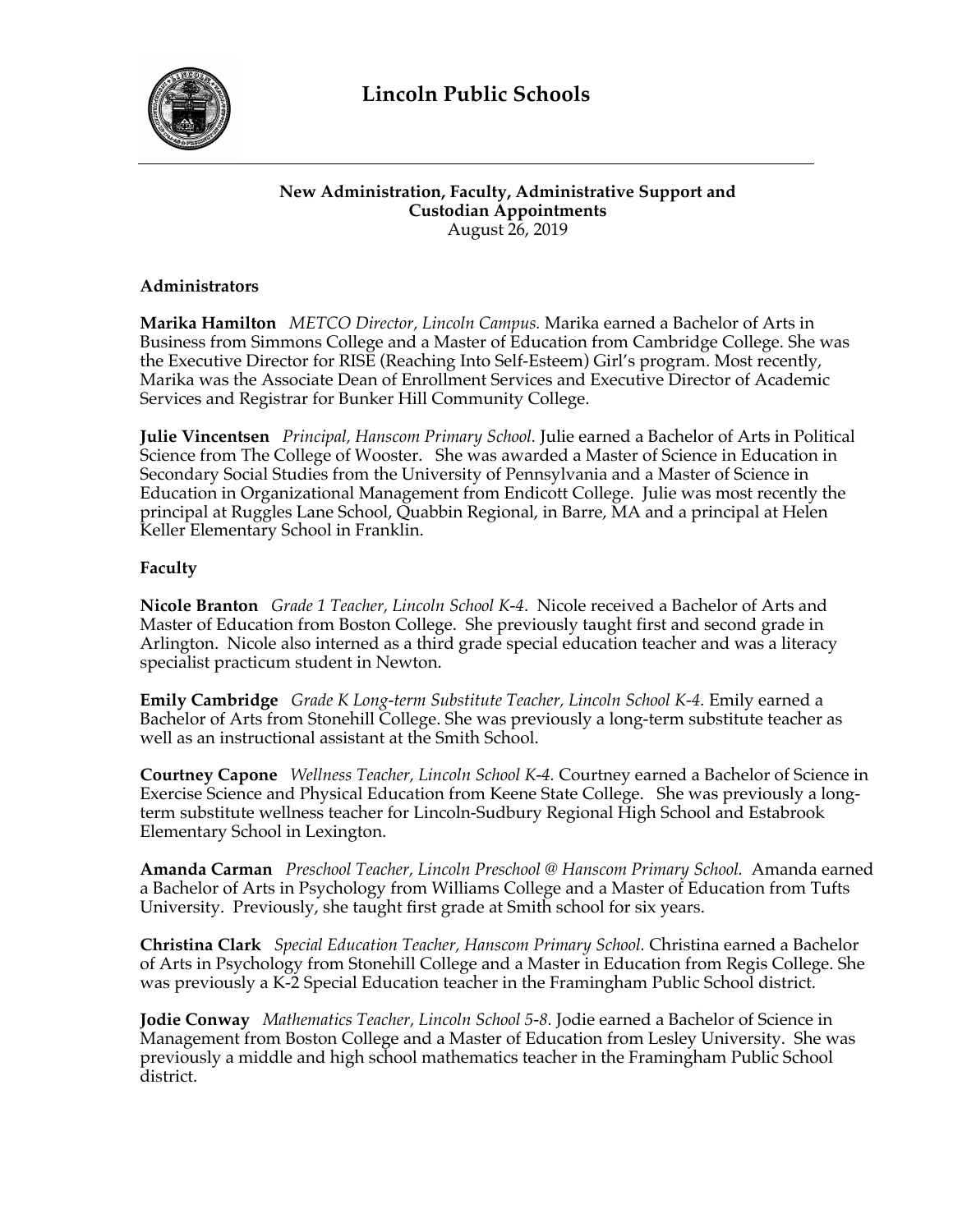**Andrea Defina** *Grade 2 teacher, Hanscom Primary School*. Andrea earned a Bachelor of Arts from UMass Amherst and a Master of Education in Moderate or Severe Disabilities from Lesley University. She was most recently a special education teaching assistant at the Loker Elementary School in Wayland, MA.

**Bethany Dionne** *School Psychologist, Lincoln Campus.* Bethany earned a Bachelor of Psychology from Castleton State College and a Masters from Northeastern University. She was previously a school psychologist for the Wilmington and Marblehead school systems working with students in grades 4-5.

**Katherine Finnegan** *English Language Arts Teacher, Hanscom Middle School.* Katherine earned a Bachelor of Arts in Political Science and Sociology from the University of San Diego, and she earned a Master of Education from Boston University. Katherine previously taught for Teach for America and was a Lead ELA and a Special Education teacher at Roxbury Prep School.

**Rebecca Gerner** *Mathematics Teacher, Hanscom Middle School.* Rebecca earned a Bachelor of Arts in Psychology from Wesleyan University and a Master of Education from Lesley University. She was previously the Development Database Coordinator for the Brimmer and May School. Her most recent assignment was as a long-term substitute teacher at Hanscom Middle School.

**Linda Lamenza** *Literacy Specialist, Lincoln School K-4.* Linda received a Bachelor of Science in Elementary Education from Marymount College, Tarrytown, NY and a Master of Arts in Teaching, Specialization in Reading from Webster University. She was recently a literacy specialist for grades K-5 in the Wellesley and Newton Public Schools.

**Rebecca Lewis** *Grade 4 Teacher, Hanscom Middle School.* Rebecca earned a Bachelor of Arts in Art History from Franklin & Marshall College and a Master in Elementary Education from Simmons College. She was previously a second/third grade teacher at B'nai Shalom School in Westborough. Last year, she co-taught with the  $4<sup>th</sup>$  Grade team at Hanscom Middle School.

**Keriann Lusk** *Special Education Teacher, Lincoln School 5-8.* Kerriann earned a Bachelor of Arts in History and a Master of Arts in Special Education from Assumption College. She was previously a special education teacher in the Stoneham and Lawrence Public School districts.

**Nicole McDonagh** *Grade 2 teacher, Hanscom Primary School*. Nicole earned a Bachelor of Science in Early Childhood Education from Fitchburg State College and a Master of Education in Curriculum and Instruction from American College of Education. She was previously a second grade teacher at Washington Elementary School in Lynn, MA.

**Tara Price** *Mathematics Teacher, Lincoln School 5-8.* Tara earned a Bachelor of Physical Education from McMaster University. She was most recently a grade 5 math teacher at Brooks School. Prior to coming to Lincoln, Tara taught grades four, five, and six in Edmonton, Alberta Canada.

**Mary Sullivan** *Art Teacher, Hanscom Primary School.* Mary earned a Bachelor and a Master of Arts from Tufts University. She most recently taught art at the Manchester-Essex Regional Middle School in Manchester-by-the-Sea, MA.

**Jennifer Williams** *Special Education Teacher, Transitional Learning Center, Hanscom Primary School.*  Jennifer earned a Bachelor of Arts, English Studies, and a Master of Elementary Education from the University of Massachusetts. She was most recently a grade one teacher at Hanscom Primary School.